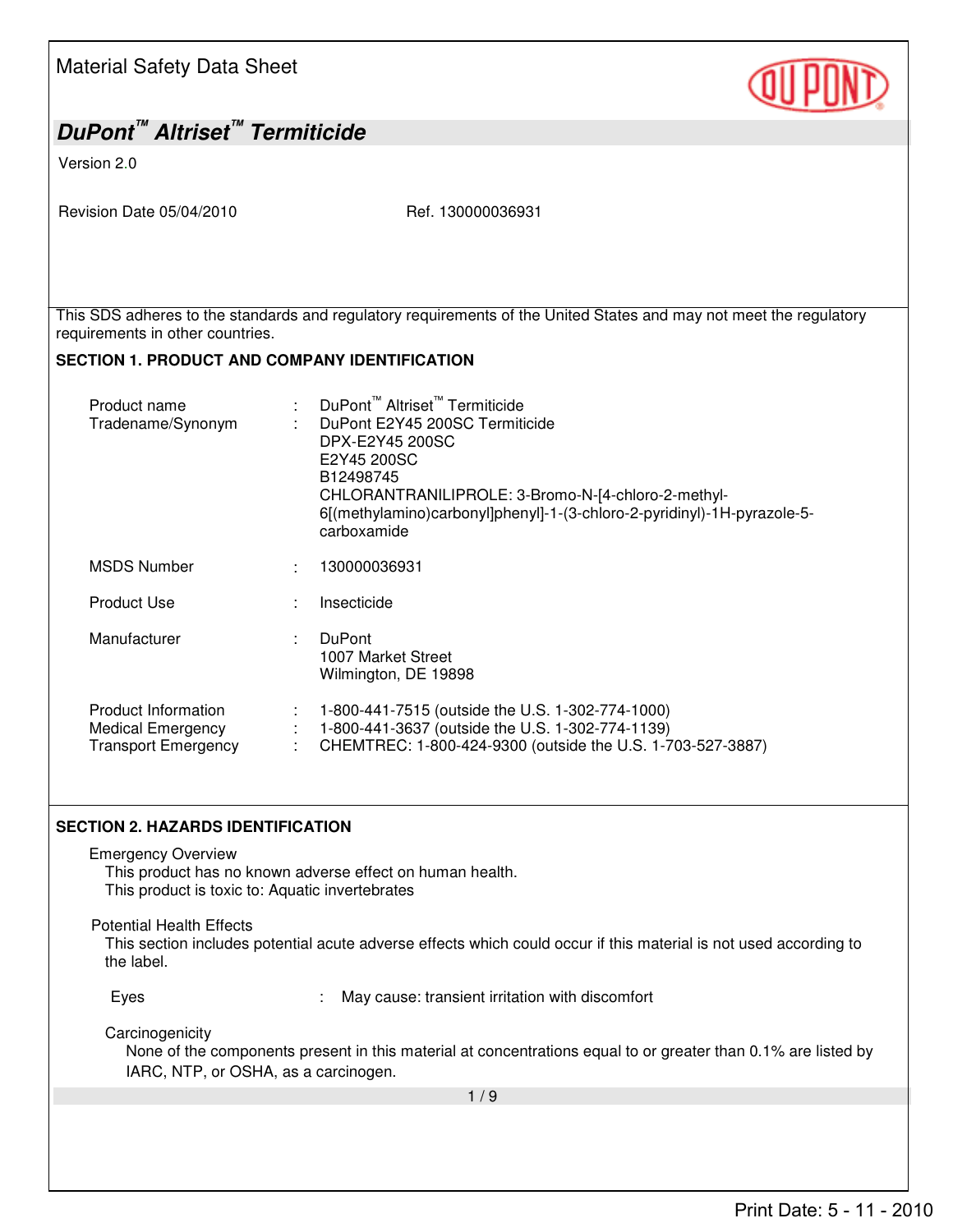| <b>Material Safety Data Sheet</b> |  |  |
|-----------------------------------|--|--|
|-----------------------------------|--|--|

## *DuPont™ Altriset™ Termiticide*

Version 2.0

Revision Date 05/04/2010 Ref. 130000036931

## **SECTION 3. COMPOSITION/INFORMATION ON INGREDIENTS**

| Component           | CAS-No.     | Concentration |
|---------------------|-------------|---------------|
| Chlorantraniliprole | 500008-45-7 | 18.4 %        |
| Inert Ingredients   |             | 81.6%         |

|  |  | <b>SECTION 4. FIRST AID MEASURES</b> |
|--|--|--------------------------------------|
|--|--|--------------------------------------|

| Skin contact                               | : The material is not likely to be hazardous by skin contact, but cleansing the<br>skin after use is advisable.                                                                                                                                                             |  |  |
|--------------------------------------------|-----------------------------------------------------------------------------------------------------------------------------------------------------------------------------------------------------------------------------------------------------------------------------|--|--|
| Eye contact                                | : No specific intervention is indicated as the compound is not likely to be<br>hazardous. Consult a physician if necessary.                                                                                                                                                 |  |  |
| Inhalation                                 | No specific intervention is indicated as the compound is not likely to be<br>hazardous. Consult a physician if necessary.                                                                                                                                                   |  |  |
| Ingestion                                  | No specific intervention is indicated as the compound is not likely to be<br>hazardous. Consult a physician if necessary.                                                                                                                                                   |  |  |
| General advice                             | : Have the product container or label with you when calling a poison control<br>center or doctor, or going for treatment.<br>For medical emergencies involving this product, call toll free 1-800-441-3637.<br>See Label for Additional Precautions and Directions for Use. |  |  |
| <b>SECTION 5. FIRE-FIGHTING MEASURES</b>   |                                                                                                                                                                                                                                                                             |  |  |
| <b>Flammable Properties</b><br>Flash point | : $> 100$ °C ( $> 212$ °F) closed cup                                                                                                                                                                                                                                       |  |  |
|                                            | 2/9                                                                                                                                                                                                                                                                         |  |  |
|                                            |                                                                                                                                                                                                                                                                             |  |  |

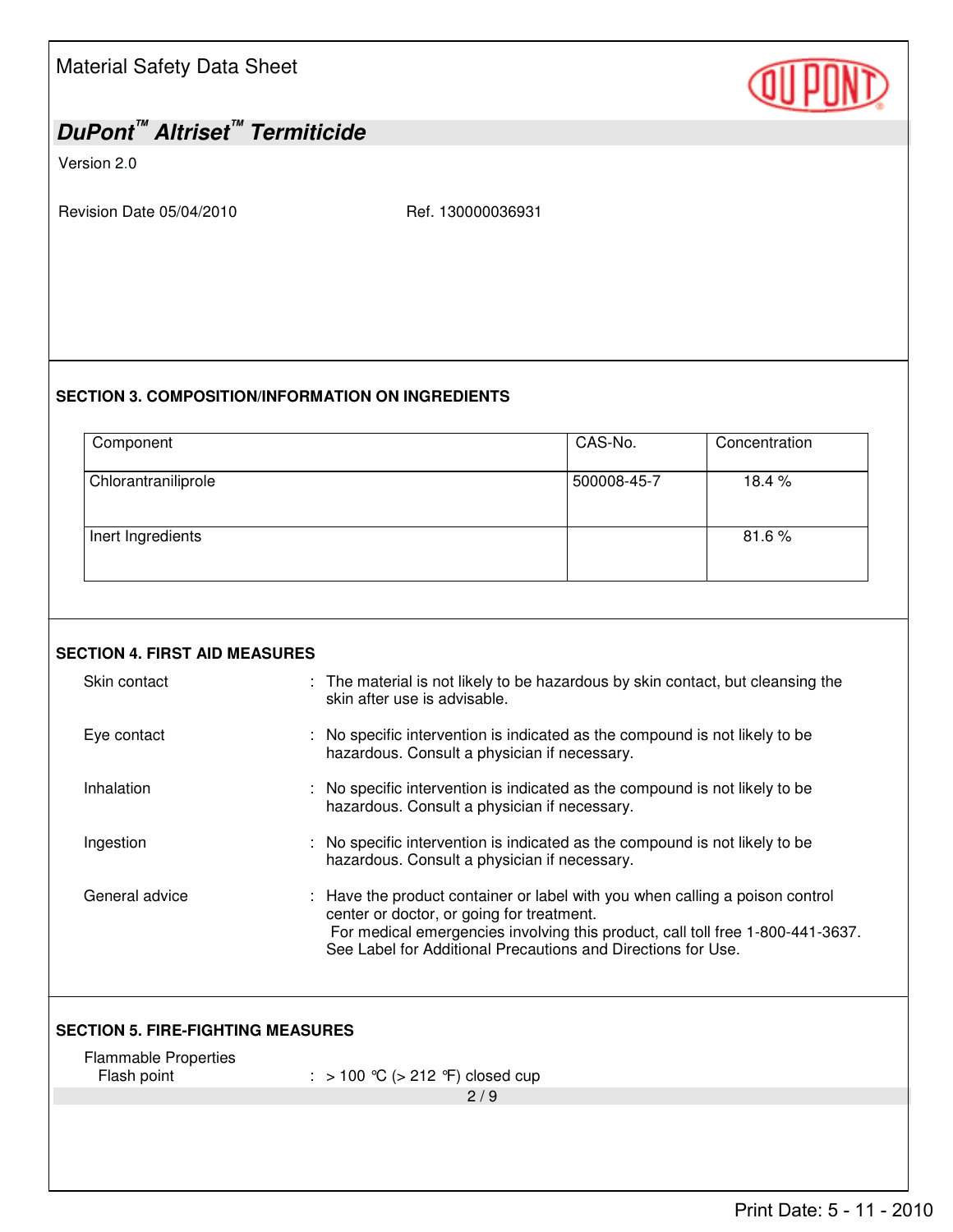

## *DuPont™ Altriset™ Termiticide*

Version 2.0

Revision Date 05/04/2010 Ref. 130000036931 Suitable extinguishing media : Water spray, Foam, Dry chemical, Carbon dioxide (CO2) Unsuitable extinguishing media : High volume water jet, (contamination risk) Firefighting Instructions : In the event of fire, wear self-contained breathing apparatus. Wear full protective equipment. (on small fires) If area is heavily exposed to fire and if conditions permit, let fire burn itself out since water may increase the area contaminated. Cool containers / tanks with water spray. Control Runoff.  $\overline{a}$ **SECTION 6. ACCIDENTAL RELEASE MEASURES**  NOTE: Review FIRE FIGHTING MEASURES and HANDLING (PERSONNEL) sections before proceeding with cleanup. Use appropriate PERSONAL PROTECTIVE EQUIPMENT during clean-up. Safeguards (Personnel) : Evacuate personnel, thoroughly ventilate area, use self-contained breathing apparatus. Use personal protective equipment.

- Spill Cleanup : Soak up with sawdust, sand, oil dry or other absorbent material. Dispose of in an approved container. If liquid has been spilt in large quantities clean up promptly by scoop or vacuum.
- Accidental Release Measures : Prevent material from entering sewers, waterways, or low areas. Never return spills in original containers for re-use. Dispose of in accordance with local regulations.

| <b>SECTION 7. HANDLING AND STORAGE</b> |                                                                                                                                                                                                                                                       |  |
|----------------------------------------|-------------------------------------------------------------------------------------------------------------------------------------------------------------------------------------------------------------------------------------------------------|--|
| Handling (Personnel)                   | : Wash hands thoroughly with soap and water after handling and before eating,<br>drinking, chewing gum, using tobacco, or using the toilet. Remove<br>clothing/PPE immediately if material gets inside. Wash thoroughly and put on<br>clean clothing. |  |
| Storage                                | : Do not contaminate water, other pesticides, fertilizer, food or feed in storage.<br>Store product in original container only in a location inaccessible to children                                                                                 |  |
|                                        | 3/9                                                                                                                                                                                                                                                   |  |
|                                        |                                                                                                                                                                                                                                                       |  |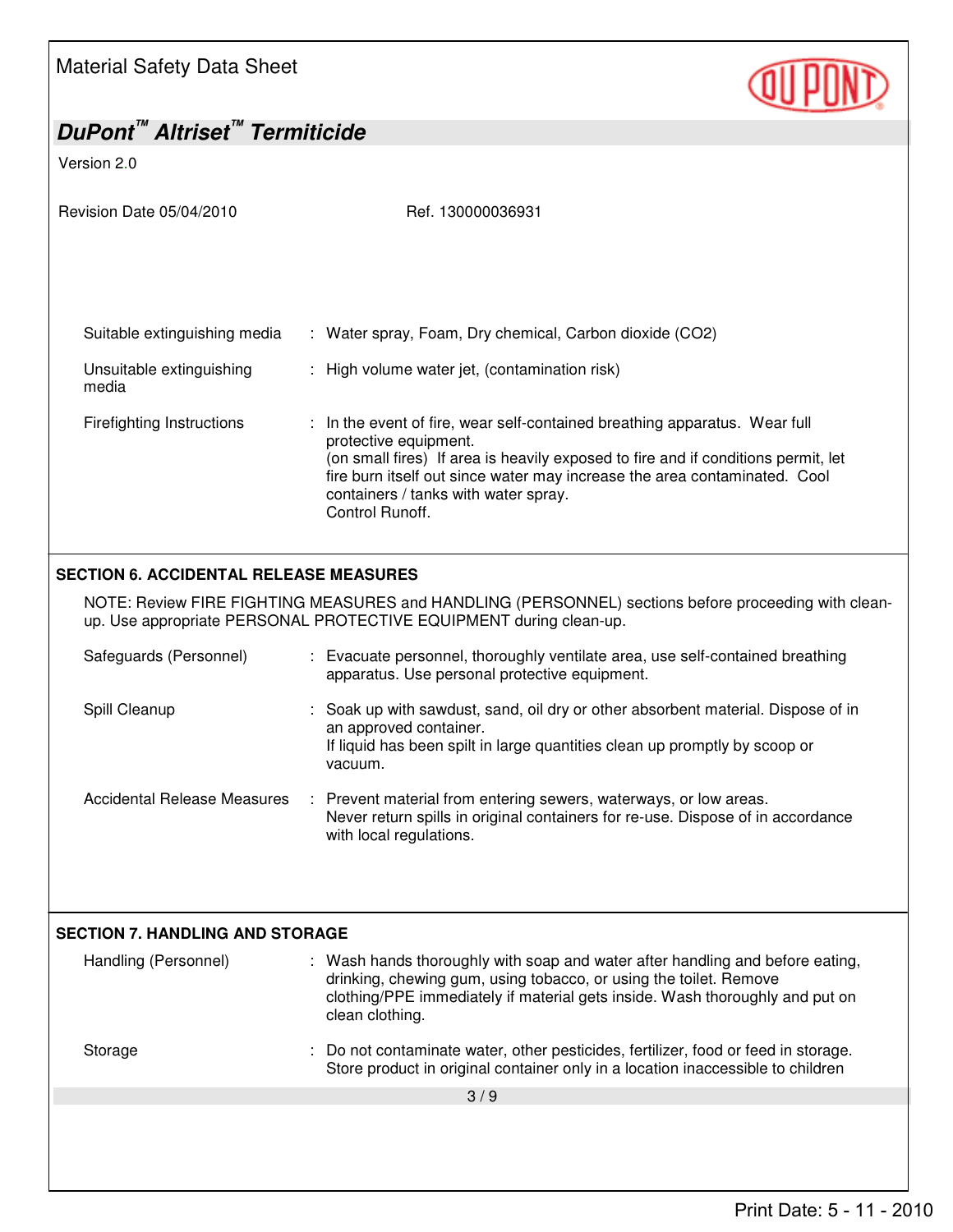

| DuPont <sup>™</sup> Altriset <sup>™</sup> Termiticide                                                                                                                                                                                                                                                                                                                                                                                                                                 |  |  |
|---------------------------------------------------------------------------------------------------------------------------------------------------------------------------------------------------------------------------------------------------------------------------------------------------------------------------------------------------------------------------------------------------------------------------------------------------------------------------------------|--|--|
|                                                                                                                                                                                                                                                                                                                                                                                                                                                                                       |  |  |
| Ref. 130000036931                                                                                                                                                                                                                                                                                                                                                                                                                                                                     |  |  |
| and pets. Store in a cool, dry place. Do not store in or around the home. Keep<br>out of the reach of children.                                                                                                                                                                                                                                                                                                                                                                       |  |  |
| : > 0 ℃ (> 32 °F)                                                                                                                                                                                                                                                                                                                                                                                                                                                                     |  |  |
| <b>SECTION 8. EXPOSURE CONTROLS/PERSONAL PROTECTION</b>                                                                                                                                                                                                                                                                                                                                                                                                                               |  |  |
| : Use only with adequate ventilation.                                                                                                                                                                                                                                                                                                                                                                                                                                                 |  |  |
| : Applicators and other handlers must wear:<br>Long sleeved shirt and long pants<br>Shoes plus socks<br>Applicators and other handlers of the diluted material must wear: shirt, pants,<br>socks and shoes.<br>PPE required for early entry to treated areas that is permitted under the<br>Worker Protection Standard and that involves contact with anything that has<br>been treated, such as plants, soil, or water, is:<br>Long sleeved shirt and long pants<br>Shoes plus socks |  |  |
| Follow manufacturer's instructions for cleaning/maintaining PPE. If no such<br>instructions for washables exist, use detergent and hot water. Keep and<br>wash PPE separately from other laundry.                                                                                                                                                                                                                                                                                     |  |  |
| (DUPONT)<br>10 mg/m3 8 & 12 hr. TWA<br>Total dust.<br>(DUPONT)<br>$5 \text{ mg/m}$ 3<br>8 & 12 hr. TWA<br>Respirable dust.                                                                                                                                                                                                                                                                                                                                                            |  |  |
| * AEL is DuPont's Acceptable Exposure Limit. Where governmentally imposed occupational exposure limits which are<br>lower than the AEL are in effect, such limits shall take precedence.                                                                                                                                                                                                                                                                                              |  |  |
| <b>SECTION 9. PHYSICAL AND CHEMICAL PROPERTIES</b><br>semi-viscous liquid<br>white<br>alcohol-like<br>: 7.8 at 10 $g/l$<br>4/9                                                                                                                                                                                                                                                                                                                                                        |  |  |
| Personal protective equipment                                                                                                                                                                                                                                                                                                                                                                                                                                                         |  |  |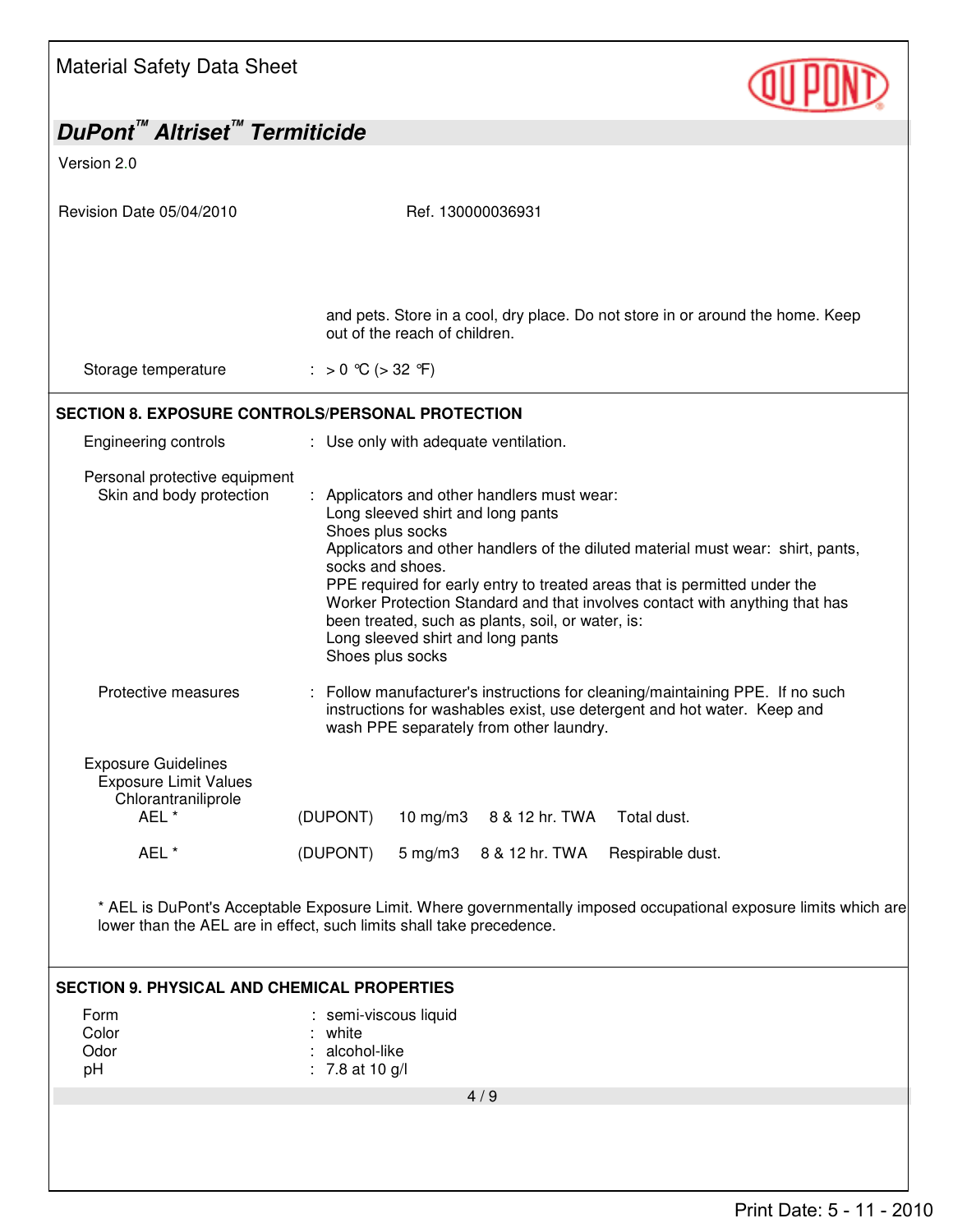Material Safety Data Sheet *DuPont™ Altriset™ Termiticide*  Version 2.0 Revision Date 05/04/2010 Ref. 130000036931 5 / 9 Specific Gravity : 1.094 Solubility **Solubility** : slightly soluble Viscosity : 583 mPa.s **SECTION 10. STABILITY AND REACTIVITY**  Stability **Stable at normal temperatures and storage conditions.** Incompatibility : No materials to be especially mentioned. Hazardous decomposition products : Nitrogen oxides, carbon monoxide and unidentified organic compounds may be formed upon combustion. Hazardous reactions : Polymerization will not occur. **SECTION 11. TOXICOLOGICAL INFORMATION**  DuPont™ Altriset™ Termiticide Inhalation 4 h  $LC50$  :  $> 2$  mg/l, rat Dermal LD50 : > 5,000 mg/kg, rat Oral LD50 : > 5,000 mg/kg, rat Skin irritation : No skin irritation, rabbit Eye irritation : No eye irritation, rabbit Sensitisation : Animal test did not cause sensitization by skin contact., mouse Chlorantraniliprole Repeated dose toxicity : Oral - feed multiple species No toxicologically significant effects were found. Dermal rat No toxicologically significant effects were found.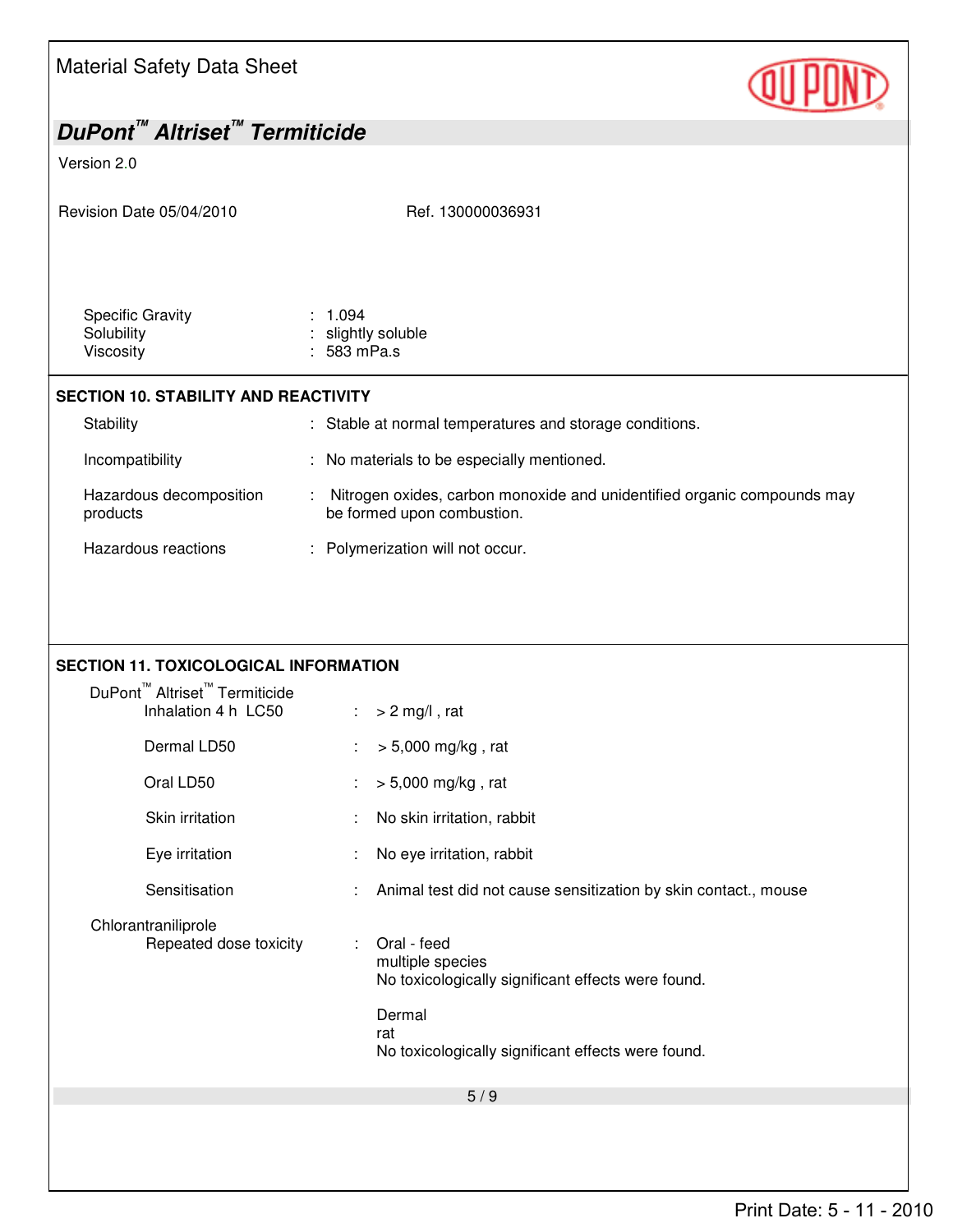

| DuPont <sup>™</sup> Altriset <sup>™</sup> Termiticide                |                                                                                                                        |
|----------------------------------------------------------------------|------------------------------------------------------------------------------------------------------------------------|
| Version 2.0                                                          |                                                                                                                        |
|                                                                      |                                                                                                                        |
| Revision Date 05/04/2010                                             | Ref. 130000036931                                                                                                      |
|                                                                      |                                                                                                                        |
|                                                                      |                                                                                                                        |
|                                                                      |                                                                                                                        |
| Carcinogenicity                                                      | Animal testing did not show any carcinogenic effects.                                                                  |
| Mutagenicity                                                         | Did not cause genetic damage in animals.                                                                               |
|                                                                      | Did not cause genetic damage in cultured mammalian cells.<br>Did not cause genetic damage in cultured bacterial cells. |
| Reproductive toxicity                                                |                                                                                                                        |
|                                                                      | Animal testing showed no reproductive toxicity.                                                                        |
| Teratogenicity                                                       | Animal testing showed no developmental toxicity.                                                                       |
|                                                                      |                                                                                                                        |
| <b>SECTION 12. ECOLOGICAL INFORMATION</b>                            |                                                                                                                        |
| <b>Aquatic Toxicity</b>                                              |                                                                                                                        |
| DuPont <sup>™</sup> Altriset <sup>™</sup> Termiticide<br>96 h LC50   | Lepomis macrochirus (Bluegill sunfish) 9.9 mg/l                                                                        |
|                                                                      |                                                                                                                        |
| 48 h EC50                                                            | Daphnia magna (Water flea) 35 ug product/L                                                                             |
| Chlorantraniliprole                                                  |                                                                                                                        |
| 96 h LC50                                                            | Oncorhynchus mykiss (rainbow trout) 13.8 mg/l                                                                          |
| 96 h EC50                                                            | Lepomis macrochirus (Bluegill sunfish) 15.1 mg/l                                                                       |
| 72 h ErC50                                                           | Pseudokirchneriella subcapitata (green algae) > 2 mg/l                                                                 |
| 48 h EC50                                                            | Daphnia magna (Water flea) 0.0116 mg/l                                                                                 |
|                                                                      |                                                                                                                        |
| Toxicity to other organisms<br>DuPont™ Altriset™ Termiticide<br>LD50 |                                                                                                                        |
|                                                                      | Colinus virginianus (Bobwhite quail) > 2,000 mg/kg                                                                     |
| 2 d LD50                                                             | Apis mellifera (bees) $> 0.1141$ mg/kg<br>Oral                                                                         |
|                                                                      |                                                                                                                        |
| 2 d LD50                                                             | Apis mellifera (bees) $> 0.100$ mg/kg<br>Contact                                                                       |
|                                                                      |                                                                                                                        |
| Chlorantraniliprole<br>LD50                                          | Colinus virginianus (Bobwhite quail) > 2,250 mg/kg                                                                     |
|                                                                      |                                                                                                                        |
| 8 d LC50                                                             | Colinus virginianus (Bobwhite quail) > 5,620 mg/kg<br>Dietary                                                          |
|                                                                      | 6/9                                                                                                                    |
|                                                                      |                                                                                                                        |
|                                                                      |                                                                                                                        |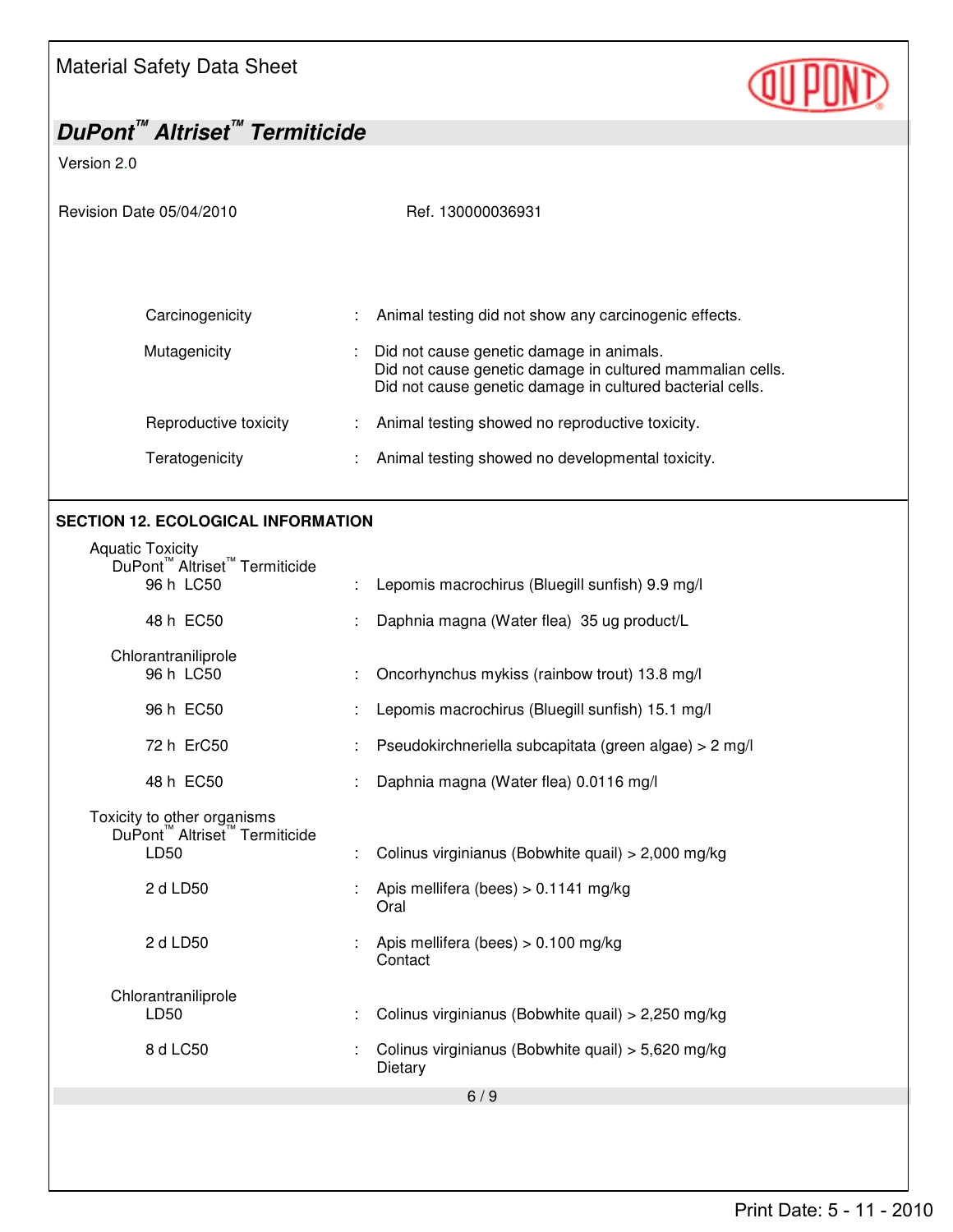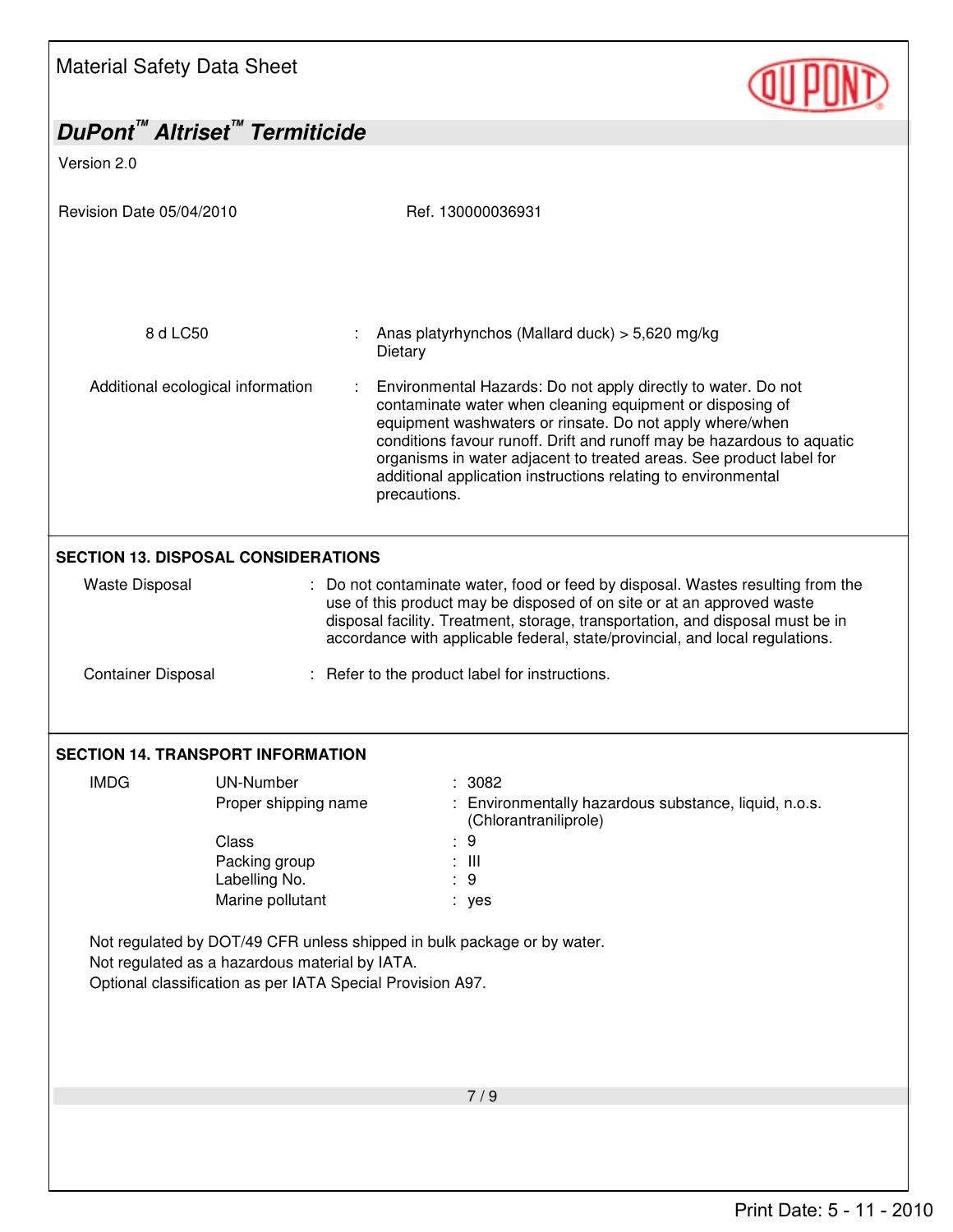| <b>Material Safety Data Sheet</b>                                                                                                                                                                                                                                                                                                                                                                                                                                                               |                                                                                                                                                                                                                                                                                                                                                                                                           |                                                                                |
|-------------------------------------------------------------------------------------------------------------------------------------------------------------------------------------------------------------------------------------------------------------------------------------------------------------------------------------------------------------------------------------------------------------------------------------------------------------------------------------------------|-----------------------------------------------------------------------------------------------------------------------------------------------------------------------------------------------------------------------------------------------------------------------------------------------------------------------------------------------------------------------------------------------------------|--------------------------------------------------------------------------------|
| DuPont <sup>™</sup> Altriset <sup>™</sup> Termiticide                                                                                                                                                                                                                                                                                                                                                                                                                                           |                                                                                                                                                                                                                                                                                                                                                                                                           |                                                                                |
| Version 2.0                                                                                                                                                                                                                                                                                                                                                                                                                                                                                     |                                                                                                                                                                                                                                                                                                                                                                                                           |                                                                                |
| Revision Date 05/04/2010                                                                                                                                                                                                                                                                                                                                                                                                                                                                        | Ref. 130000036931                                                                                                                                                                                                                                                                                                                                                                                         |                                                                                |
| <b>SECTION 15. REGULATORY INFORMATION</b>                                                                                                                                                                                                                                                                                                                                                                                                                                                       |                                                                                                                                                                                                                                                                                                                                                                                                           |                                                                                |
| SARA 313 Regulated<br>Chemical(s)                                                                                                                                                                                                                                                                                                                                                                                                                                                               | : SARA 313: This material does not contain any chemical components with<br>established by SARA Title III, Section 313.                                                                                                                                                                                                                                                                                    | known CAS numbers that exceed the threshold (de minimis) reporting levels      |
| EPA Reg. No.                                                                                                                                                                                                                                                                                                                                                                                                                                                                                    | $: 352-XXX$<br>In the United States this product is regulated by the US Environmental<br>Protection Agency (EPA) under the Federal Insecticide, Fungicide and<br>Rodenticide Act (FIFRA). It is a violation of Federal law to use this product in<br>a manner inconsistent with its labeling. Read and follow all label directions.<br>This product is excluded from listing requirements under EPA/TSCA. |                                                                                |
| California Prop. 65                                                                                                                                                                                                                                                                                                                                                                                                                                                                             | any other harm: none known                                                                                                                                                                                                                                                                                                                                                                                | : Chemicals known to the State of California to cause cancer, birth defects or |
| <b>SECTION 16. OTHER INFORMATION</b>                                                                                                                                                                                                                                                                                                                                                                                                                                                            |                                                                                                                                                                                                                                                                                                                                                                                                           |                                                                                |
|                                                                                                                                                                                                                                                                                                                                                                                                                                                                                                 | <b>NFPA</b>                                                                                                                                                                                                                                                                                                                                                                                               | <b>HMIS</b>                                                                    |
| Health                                                                                                                                                                                                                                                                                                                                                                                                                                                                                          |                                                                                                                                                                                                                                                                                                                                                                                                           |                                                                                |
| Flammability                                                                                                                                                                                                                                                                                                                                                                                                                                                                                    | 1                                                                                                                                                                                                                                                                                                                                                                                                         |                                                                                |
| Reactivity/Physical hazard                                                                                                                                                                                                                                                                                                                                                                                                                                                                      | 0                                                                                                                                                                                                                                                                                                                                                                                                         | 0                                                                              |
| DuPont <sup>™</sup> , Altriset <sup>™</sup><br>are trademarks of E. I. du Pont de Nemours and Company                                                                                                                                                                                                                                                                                                                                                                                           |                                                                                                                                                                                                                                                                                                                                                                                                           |                                                                                |
| Contact person<br>DuPont Crop Protection, Wilmington, DE, 19898, Phone: 1-888-638-7668                                                                                                                                                                                                                                                                                                                                                                                                          |                                                                                                                                                                                                                                                                                                                                                                                                           |                                                                                |
| The information provided in this Safety Data Sheet is correct to the best of our knowledge, information and belief at the<br>date of its publication. The information given is designed only as a guidance for safe handling, use, processing,<br>storage, transportation, disposal and release and is not to be considered a warranty or quality specification. The<br>information relates only to the specific material designated and may not be valid for such material used in combination |                                                                                                                                                                                                                                                                                                                                                                                                           |                                                                                |
|                                                                                                                                                                                                                                                                                                                                                                                                                                                                                                 | 8/9                                                                                                                                                                                                                                                                                                                                                                                                       |                                                                                |
|                                                                                                                                                                                                                                                                                                                                                                                                                                                                                                 |                                                                                                                                                                                                                                                                                                                                                                                                           |                                                                                |